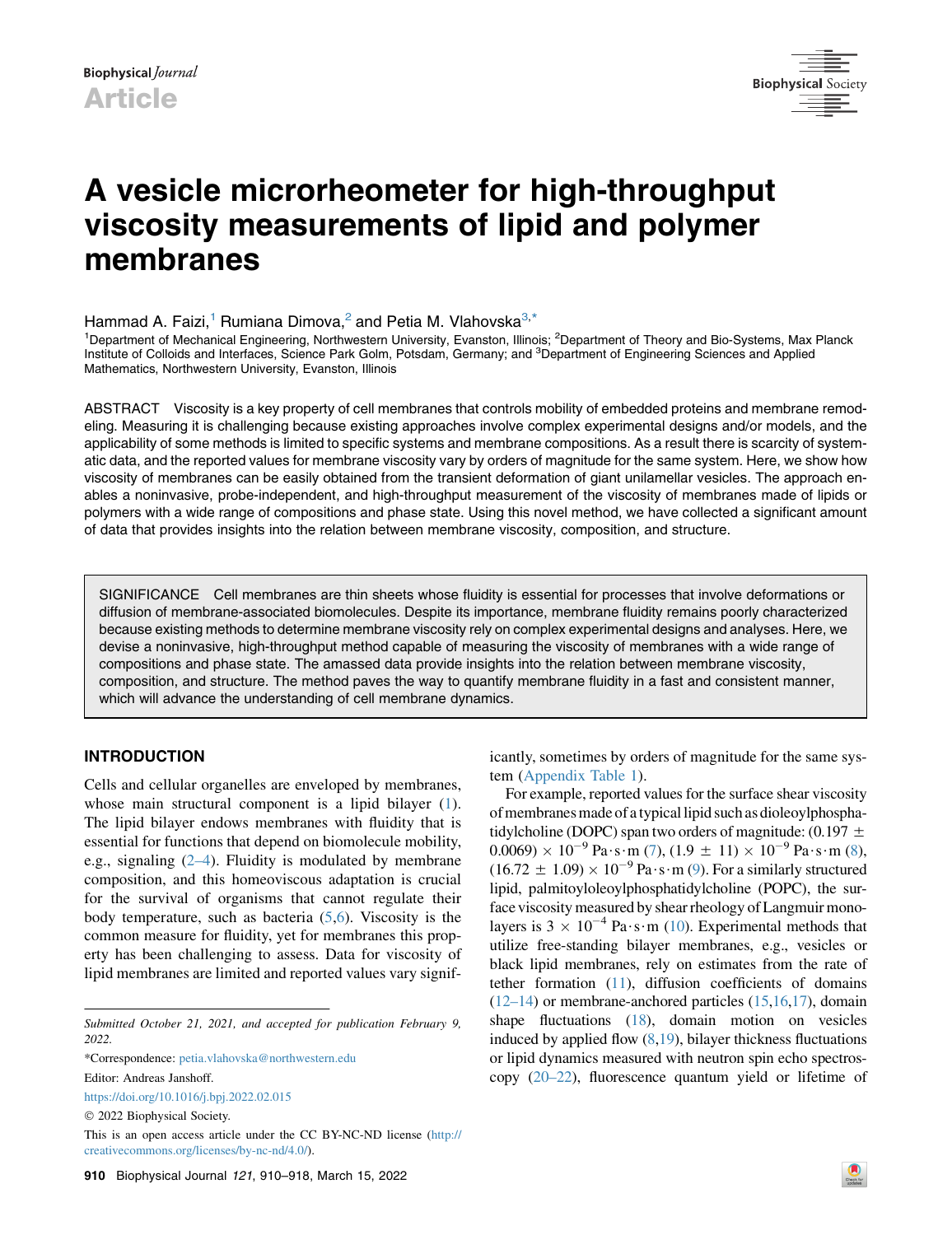<span id="page-1-0"></span>

FIGURE 1 Vesicle electrodeformation reveals differences in membrane viscosity. (A) A uniform electric field deforms a GUV into a prolate ellipsoid by pulling out area stored in suboptical thermally excited membrane undulations. Snapshots of the vesicle during the experiment. Imaging with phase contrast microscopy. Scale bar, 15  $\mu$ m. (B) Prolate deformation of a POPC GUV in an electric field with amplitude  $E_0 = 10 \text{ kV/m}$  and frequency of 1 kHz. Time zero in all graphs corresponds to turning the field on. The inset shows that repeated deformation does not alter the initial slope of the deformation curve. Because of the applied field forcing, deformation while the electric field is on is much faster than the relaxation driven by the membrane tension; the characteristic timescale of electrodeformation,  $\eta/\epsilon E_0^2$ , is much shorter than the relaxation timescale,  $\eta R/\sigma$ . (C) Vesicles made of lipids (DOPC, POPC) and the diblock copol-<br>wmer PBD. PEO, deform at a different rate indicating differ ymer PBD<sub>22</sub>PEO<sub>14</sub> deform at a different rate indicating different membrane viscosity. The field strength and frequency are 8 kV/m and 1 kHz. The solid lines correspond to the theoretical fit with [Eq. 2.](#page-2-0) To see this figure in color, go online.

viscosity-sensitive fluorescent dyes [\(23](#page-7-14),[24](#page-7-15)), and the forced motion of colloidal particles in the membrane [\(25–27\)](#page-7-16). In silico approaches, using molecular dynamics simulations, have also been developed to determine membrane viscosity ([7,](#page-7-2)[28,](#page-7-17)[29\)](#page-7-18). Despite these advances, the systematic study of membrane viscosity has been hindered by various limitations of the proposed methodologies. For example, domain-based methods [\(8](#page-7-3)[,12](#page-7-7)[,13](#page-7-19),[18](#page-7-11),[19\)](#page-7-12) are limited to phase-separated membranes, and the measured viscosity reflects the continuous phase, not the membrane as a two-phase fluid. Bilayer thickness fluctuations [\(20\)](#page-7-13) depend on both shear and dilational monolayer viscosities. In particle-based methods  $(15,16,25-27)$  $(15,16,25-27)$  $(15,16,25-27)$  $(15,16,25-27)$  $(15,16,25-27)$ , the probe perturbs the membrane and the data interpretation requires complicated analysis that discerns the contributions to the particle mobility from the flow in the membrane and the surrounding fluids [\(30–32\)](#page-7-20). Furthermore, since membrane surface viscosity is a macroscopic quantity defined on scales where the bilayer can be modeled as a two-dimensional incompressible fluid, methods utilizing measurements at the micro- or nano-scale and/or based on molecular probes may not report the effective continuum viscosity but a quantity, often called ''microviscosity,'' which is local and depends on the immediate environment [\(22\)](#page-7-21). These complexities are likely the source ofthe huge variability in reported values of viscosity forlipid bilayer membranes, makingit challenging to compare data obtained by different methods.

<span id="page-1-1"></span>Here, we show that the time-dependent deformation of giant unilamellar vesicles (GUVs) can be employed to obtain the surface ''macroviscosity,'' i.e., the shear viscosity of the membrane treated as a two-dimensional incompressible fluid. Upon application of an extensional stress, e.g., generated by an uniform electric field ([33–36\)](#page-7-22), extensional flow [\(37–39\)](#page-7-23), or an optical stretcher [\(40](#page-7-24)[,41](#page-7-25)) a quasi-spherical vesicle deforms into a prolate ellipsoid. The aspect ratio,  $v = a/b$  (see sketch in [Fig. 1](#page-1-0) A), increases and reaches a steady state. When the stress is removed, the vesicle relaxes back to its equilibrium spherical shape. Fig.  $1 \, B$  and Video S1 illustrate this process for a vesicle in a uniform electric field. Vesicle electrodeformation has been used to measure bending rigidity of membranes from the steady-state shapes (maximum deformation at a given electric field strength) [\(42–45](#page-7-26)). Here, we show that the time-dependent shapes can yield membrane viscosity. Even though the applied stress is extensional and vesicle deformation is axisymmetric, material transported on the vesicle surface undergoes shear because the membrane is area-incompressible ([46–50](#page-8-0)). The rate at which the vesicle elongates while the field is on, and relaxes back to its equilibrium shape after the field is turned off, is related to the membrane shear viscosity. For small deformations,  $\nu \leq 1.5$ , the evolution of the aspect ratio is described by ([35](#page-7-27),[50–52\)](#page-8-1) (see Supporting material, section 1 for a summary of the theory)

$$
\dot{\nu} = \frac{1}{\eta(55 + 16\chi_m)} \left(3p - \frac{24\sigma}{R}(\nu - 1)\right),\tag{1}
$$

where  $\chi_m = \eta_m/\eta R$  is the dimensionless surface viscosity  $\eta_m$ ,  $\eta$  is the viscosity of the solution inside and outside the vesicle (assumed to be the same),  $\sigma$  is the membrane tension, and  $R$  is the vesicle radius. In an applied extensional flow with strain rate  $\dot{\gamma}$ ,  $p = 60\eta\dot{\gamma}$ . In the case of a chargeneutral vesicle in a uniform DC electric field with amplitude  $E_0$ ,  $p = 9\varepsilon E_0^2/4$ , where  $\varepsilon$  is the permittivity of the solution, and in an AC field with frequency  $\omega$ ,  $p(\omega)$  is given in Supporting material, section 1 (note that the permittivity is constant in the frequency range used for the experiments). Thus, from the vesicle dynamics in response to an extensional flow or a uniform electric field it is straightforward to obtain the membrane viscosity. Note that the dynamics does not involve dilational viscosity because vesicle deformation and the accompanying increase in apparent area come from ironing of suboptical thermally excited membrane undulations, while the area per lipid remains the same.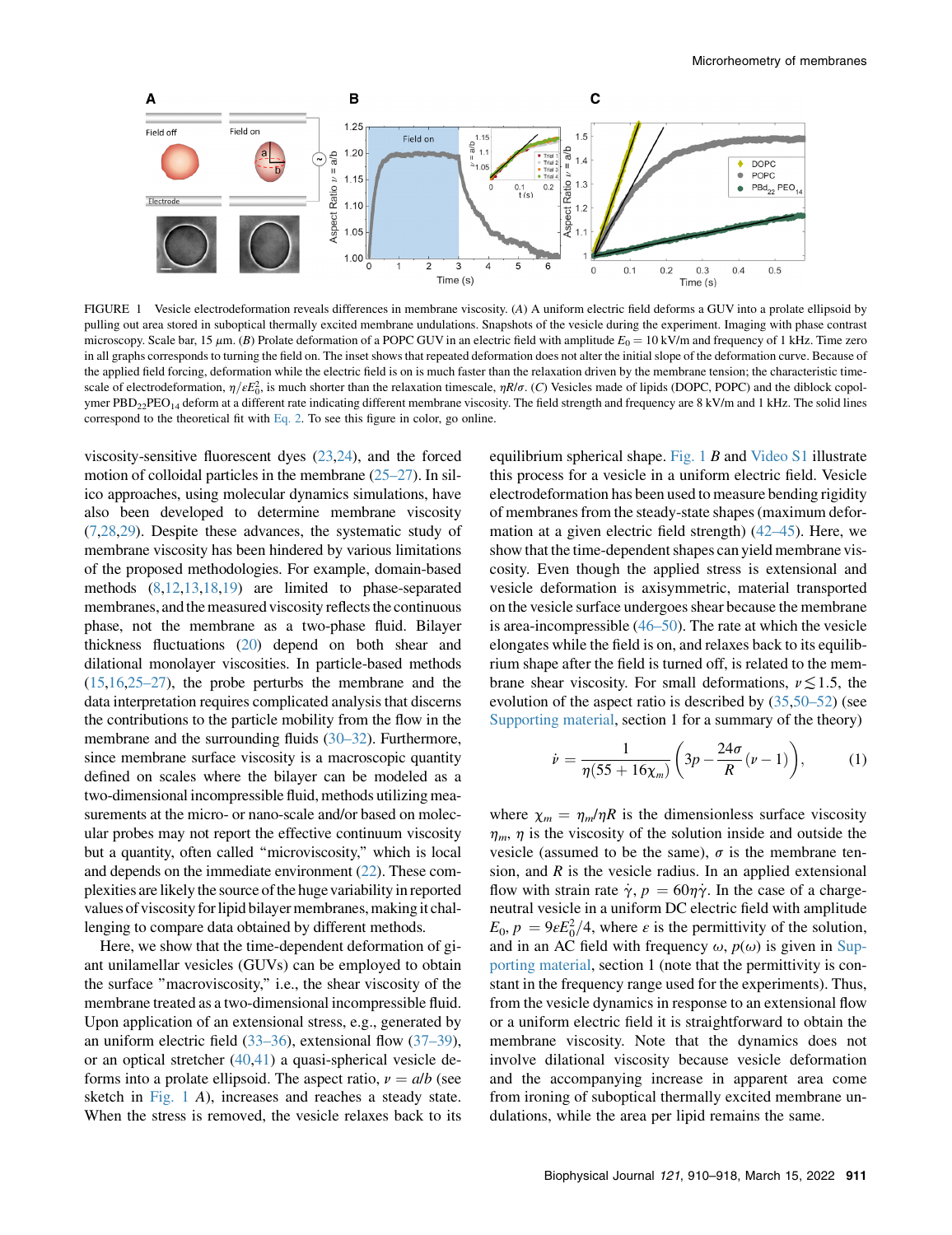### MATERIALS AND METHODS

#### Vesicle preparation

GUVs are formed from lipids and polymers such as POPC, DOPC, oleoylmyristoylphosphatidylcholine (OMPC), cholesterol (Chol), stearoyloleoylphosphatidylcholine (SOPC), dipalmitoylphosphatidylcholine (DPPC), and poly(butadiene)-b-poly(ethylene oxide) diblock copolymers,  $\text{Pbd}_x$ -b- $\text{PEO}_y$ . The lipids and diblock copolymers were purchased from Avanti Polar Lipids (Alabaster, AL) and Polymer Source (Montreal, Canada), respectively. The multicomponent vesicles made of DOPC:DPPC:Chol were fluorescently marked with 0.1 mol % of Liss Rhod PE. The lipid vesicles were produced using the electroformation method ([53\)](#page-8-2). The stock solutions of 12 mM lipid in chloroform are diluted to 5 mM from which 10  $\mu$ L of the solution is spread on the conductive sides of the ITO slides (Delta Technologies, Loveland, CO). The slides are stored in a vacuum for 2–4 h to evaporate all the organic solvents. The two slides are then sandwiched with a 2-mm-thick Teflon spacer, and the electroformation chamber is filled with 40 mM sucrose solution in 0.3 mM of NaCl. The conductivity conditions were chosen to ensure prolate deformation ([34\)](#page-7-28). The chamber is connected to a signal generator (Agilent, Santa Clara, CA) for 2 h at 50 Hz and voltage 1.5 V at  $60^{\circ}$ C, which ensures that all lipids are above their main phase transition temperatures. The harvested vesicles are diluted in isotonic glucose solution without salt. Three independent GUV batches for every lipid composition were analyzed. Polymer vesicles were produced from a spontaneous swelling method. Initially, 50  $\mu$ L of 6–10 mg/mL (in chloroform) polymer solution was dissolved in 200–300  $\mu$ L of chloroform in a 20 mL vial. Polymer films were formed from evaporation by blowing with a nitrogen stream while swirling the solution inside. Thereafter, the vials were dried under vacuum for 2–4 h. The polymer films were hydrated in the suspending solutions (40 mM sucrose solution in 0.3 mM NaCl) and placed at  $60^{\circ}$ C in an oven for 18–24 h.

#### Electrodeformation

The electrodeformation experiments are conducted in the electrofusion chamber (Eppendorf, Hamburg, Germany). The chamber is made from Teflon with two 92  $\mu$ m cylindrical parallel electrodes 500  $\mu$ m apart. The field is applied using a function generator (Agilent 3320A). The function generator is controlled using a custom-built MATLAB (MathWorks, Natick, MA) program. This gives precise control over the strength and duration of applied electric fields ([45\)](#page-8-3). Electric fields with amplitude up to 10 kV/m and frequency up to 1 kHz were used.

#### <span id="page-2-0"></span>Optical microscopy and imaging

The vesicles are visualized using a phase contrast microscope (A1 Axio Observer; Zeiss, Jena, Germany) with  $63 \times$  objective 0.75 NA (air). Imaging is performed using a Photron (San Diego, CA) SA1.1 camera. The image acquisition rate for electrodeformation recordings is kept to a constant of 500–2000 frames per second (fps) for lipid vesicles and 60–200 fps for polymer vesicles, and the shutter speed is fixed to 500  $\mu$ s. The time evolution of the vesicle is analyzed using home-made image analysis software. The software uses a Fourier series to fit around the vesicle contour,  $r_s$  = The software uses a Fourier series to fit around the vesicle contour,  $r_s = \sum_{n=0}^{\infty} \alpha_n \cos(n\theta) + \beta_n \sin(n\theta)$ . The second mode in the series is used to determine the major axis (a) and minor axis (b) of the deformed vesicles determine the major axis  $(a)$  and minor axis  $(b)$  of the deformed vesicles to evaluate  $\nu = \frac{a}{b} = (1 + \alpha_2)/(1 - \alpha_2)$ .

#### Bending rigidity and tension measurements

Flickering spectroscopy is a popular technique to extract membrane rigidity and tension, due to its nonintrusive nature and well-developed statistical analysis criteria. The details of the technique are given in [\(44](#page-7-29)[,54](#page-8-4)[,55](#page-8-5)). Essentially, a time series of fluctuating vesicle contours is recorded on the focal plane. The quasi-circular contour is represented in Fourier modes,  $r(\varphi) =$ 

 $R(1 + \sum_{q} u_q(t) \exp(iq\varphi))$ . The fluctuating amplitudes  $u_q$  have mean square amplitude dependence on the membrane bending rigidity  $\kappa$  and the tension  $\sigma$ ,  $\langle |u_q|^2 \rangle \sim \frac{k_B T}{\sqrt{q^2 + \sigma q}}$ , where  $k_B T$  is the thermal energy  $(k_B$  is the Boltzmann constant and T is the temperature), and  $\bar{\sigma} = \sigma R^2 / \kappa$ . The integration time effect of the camera was reduced by acquiring images at a low shutter speed of 100–200  $\mu$ s. At least 5000 images were obtained for each vesicle for good statistics.

## RESULTS

We illustrate the implementation of the approach with the example of a quasi-spherical vesicle subjected to a uniform AC electric field. The electric field is advantageous over extensional flow or radiation pressure (as in optical stretchers) because of the simplicity of the experimental setup and the ability to analyze multiple vesicles at the same time, which highly speed up the measurements. The use of an AC field is preferable because a DC field could cause Joule heating and electro-osmotic flows, whose effect on vesicle deformation and stability is difficult to account for ([56\)](#page-8-6). We applied the method to fluid membranes composed of the phosphatidylcholine lipids palmitoyloleoyl (POPC), dioleoyl (DOPC), oleoylmyristoyl (OMPC), stearoyloleoyl (SOPC), and dipalmitoyl (DPPC), Chol, and diblock copolymers  $P B d_x-b-PEO_y$  with varying hydrophobic molecular weight,  $M<sub>h</sub>$ , from 0.7 kDa to 6.8 kDa.

## Vesicle transient deformation yields membrane viscosity

[Fig. 1](#page-1-0) summarizes the experiment. The elongation curves of a GUV initially show linear increase ([Figs. 1](#page-1-0) C and S4). The linear slope is predicted by  $Eq. 1$  if the second term, which describes the action of the tension opposing the deformation, is neglected:

$$
\nu = 1 + \frac{t}{t_{\rm d}} \left( \frac{3p(\omega)}{(55 + 16\chi_m)} \right),\tag{2}
$$

where  $1/t_d = \varepsilon E_0^2/\eta$  is the characteristic rate of strain<br>imposed by the electric field. Thus the slope of the aspect raimposed by the electric field. Thus, the slope of the aspect ratio plotted as a function of the rescaled time  $t/t<sub>d</sub>$ , at the same field frequency, depends solely on the membrane viscosity. Vesicles made of different lipids or diblock copolymers show different initial slopes (see [Fig. 1](#page-1-0) C), indicating different membrane viscosities. The linear response is observable only if the restoring force of the membrane tension is negligible compared with the deforming electric stress, i.e.,  $\sigma/ReE_0^2 \ll 1$ , which is indeed the case for typical<br>values of the annihed electric field  $E_2 = 8$  kV/m equilibrium values of the applied electric field  $E_0 = 8 \text{ kV/m}$ , equilibrium membrane tension  $\sigma = 10^{-8}$  N/m, and vesicle radius R = 10  $\mu$ m. The time up to which the linear approximation is reasonable (see Supporting material, section 1B) is estimated to be  $t_c/t_d \sim \varepsilon E_0^2 R(55 + 16\chi_m)/(12\sigma)$ . Using times up to 0.1*t*  $/t_1$  (or equivalently *y* up to 1.1) minimizes the error in  $0.1t_c/t_d$  (or equivalently v up to 1.1) minimizes the error in the linear fit. Even though the whole deformation curve could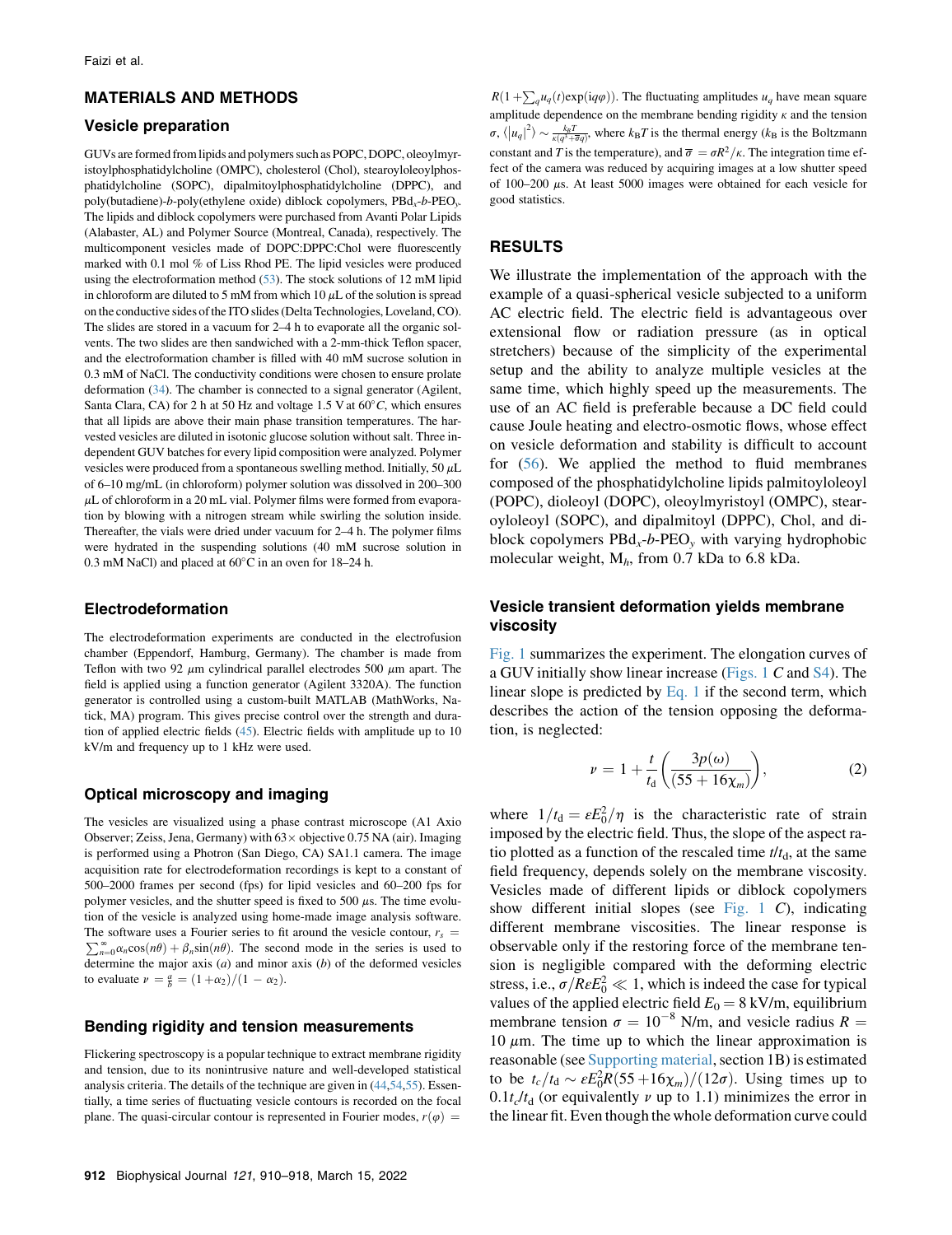<span id="page-3-0"></span>

FIGURE 2 (A) Viscosity measured at different frequencies at a fixed field strength 8 kV/m increases with frequency. Extrapolating to zero frequency yields the shear surface viscosity. The symbols on the vertical-axis intercept refer to the extrapolated values of 4.11  $\pm$  2.63 nPa $\cdot$ s $\cdot$ m and 9.73  $\pm$  5.80 nPa $\cdot$ s $\cdot$ m for DOPC and SOPC, respectively. The R-squared value of the linear fit is 0.98 and 0.97 for the SOPC and DOPC, respectively. The shaded band represents a 95% confidence interval. (B) Shape relaxation after the field is turned off yields a similar value for the viscosity as the zero-frequency limit obtained from the frequency sweep. Data for SOPC,  $E_0 = 8$  kV/m and  $\omega = 1$  kHz. Tension obtained from flickering spectroscopy is 5.7  $\pm$  2.6  $\times$  10<sup>-9</sup> N/m. Viscosity obtained from initial deformation and relaxation is 164 nPa  $\cdot$ s · m and 21.1  $\pm$  29.4 nPa  $\cdot$ s · m, respectively. (C) Viscosity of single-component (DOPC) and single-phase multicomponent (DPPC:Chol 1:1) bilayers is independent of field magnitude, in contrast to the viscosity of phase-separated multicomponent (DPPC:DOPC 1:1) bilayers. To see this figure in color, go online.

be fitted using [Eq. 1](#page-1-1), the nonlinear fit with two parameters (viscosity and tension) or three parameters, if bending rigidity is also unknown, is challenging. Since [Eq. 2](#page-2-0) implies single-parameter fitting, we consider its use to yield more reliable viscosity results (especially for more viscous membranes). Furthermore, it eases the implementation of data fitting. The reproducibility of the results was tested by repeated measurements with the same vesicle (see [Fig. 1](#page-1-0) B, inset), showing identical slope of the aspect ratio curves for small deformations. Fig. S3 demonstrates that analyzing vesicles made in different preparations and on different days also results in consistent values.

#### Effects of field frequency and amplitude

Intriguingly, measurements at the same field amplitude but different frequencies revealed an apparent increase of viscosity with frequency [\(Fig. 2](#page-3-0) A). Viscosity values in the literature obtained by methods that do not involve electric fields [\(Appendix Table 1](#page-5-0)) are at least a factor of 10 smaller than the value of the viscosity measured at 1 kHz but comparable with the zero-frequency limit obtained from the linear extrapolation at low frequencies. We hypothesize that the zero-frequency viscosity is representative of the viscosity of the membrane in the absence of electric field. As a test, we analyzed the vesicle relaxation back to its equilibrium shape after the field is turned off (Fig.  $2 B$ ). That analysis, however, is complicated by the fact that unlike the initial elongation upon application of the field, the relaxation is driven by and thus depends on the membrane tension. To leave the membrane viscosity as the only fitting parameter for the relaxation curve, the tension needs to be independently determined. In this experiment, the tension was obtained from the analysis of the equilibrium thermally excited membrane undulations (flickering spectroscopy) in the absence of an electric field before the electrodeformation experiment. The fit of the relaxation curve with [Eq. 1](#page-1-1) yielded viscosity 21.1  $\pm$  29.4 nPa $\cdot$ s $\cdot$ m. The large error is due to the uncertainty in the tension. The viscosity value is close to the zero-frequency limit of the viscosity obtained from the frequency sweep (9.73  $\pm$  5.80 nPa $\cdot$ s $\cdot$ m) for SOPC. We adopt the frequency sweep to determine the initial linear dependence of the viscosity and its ''no-field'' limit.

Electric field decreases the melting temperature of DPPC:DOPC:Chol bilayers [\(57](#page-8-7)), thus suggesting fielddependent membrane fluidity. We find that bilayers made of only one lipid or a homogeneous mixture, either in the liquid-disordered (e.g., DOPC or POPC) or liquid-ordered (e.g., DPPC:Chol 1:1) state, exhibit field-independent viscosity. However, the phase-separated bilayers such as DPPC: DOPC (1:1), which have solid domains coexisting with liquid-disordered continuous phase ([58–60\)](#page-8-8), showed viscosity decrease with increasing field amplitude ([Fig. 2](#page-3-0) C).

#### Method summary

To summarize, the method involves measuring apparent viscosities at different frequencies in the range 0.1–1 kHz and extrapolating to zero frequency (as in Fig.  $2A$ ) to obtain the value of the viscosity in the absence of an electric field. An electric field of 8 kV/m produces a good range of data in the initial linear deformation regime. The method is highthroughput as it allows measurement of several vesicles at the same time; measurement and data analysis of each vesicle typically take about 10 min. We analyze 10–50 vesicles per viscosity value. The viscosity obtained for 14 different bilayer compositions is reported in [Table 1.](#page-4-0) The values are in the range reported in previous studies ([Appen](#page-5-0)[dix Table 1](#page-5-0)). For example, the bilayer viscosity for SOPC is in good agreement with previously reported values from 3 to  $13$  nPa $\cdot$ s $\cdot$ m [\(27](#page-7-30),[28,](#page-7-17)[61](#page-8-9)).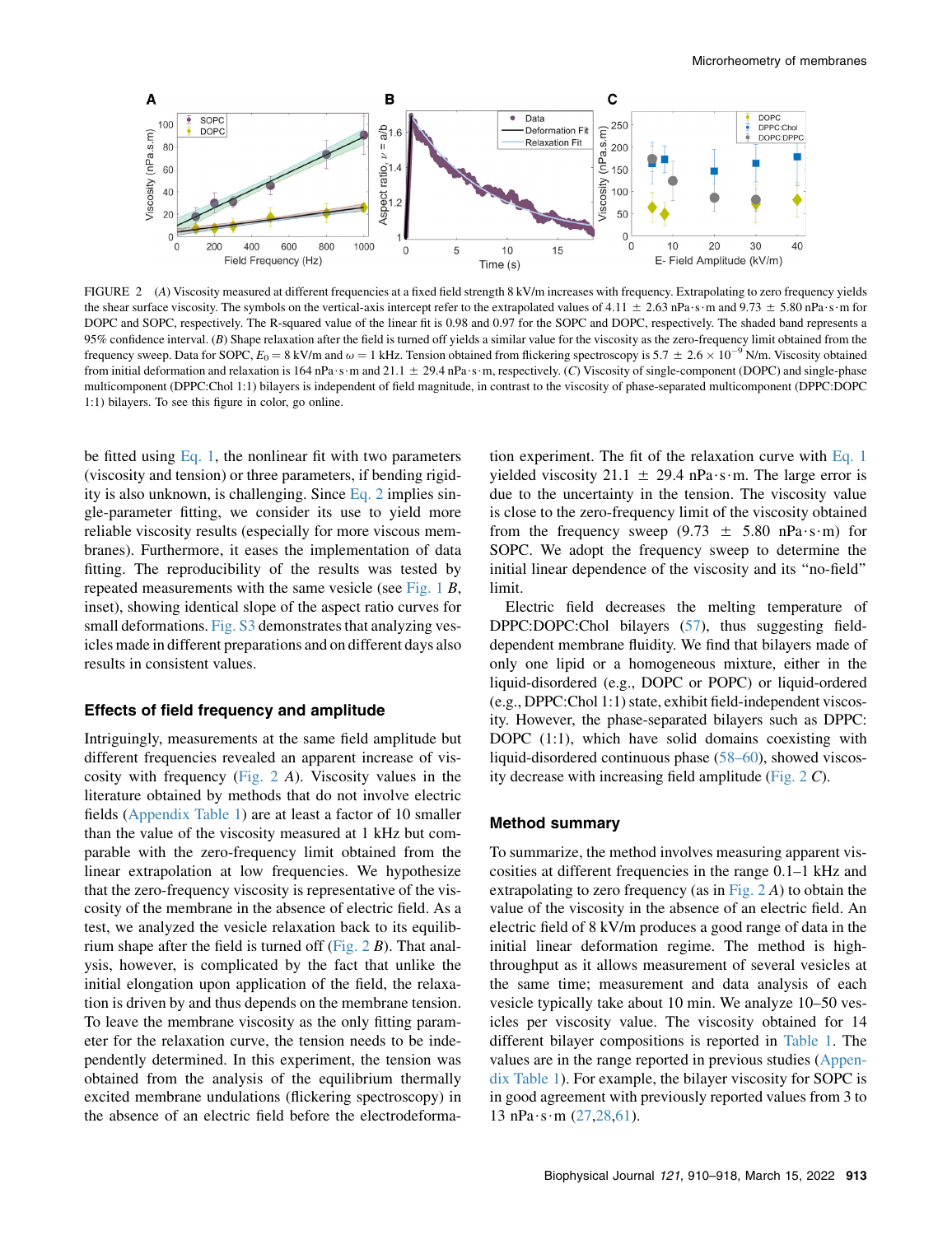<span id="page-4-0"></span>TABLE 1 Membrane viscosity and bending rigidity for various bilayer systems at 25.0°C and  $E_0 = 8$  kV/m

| Composition                  |                      | Viscosity (nPa·s·m) Bending rigidity $(k_B T)$ |
|------------------------------|----------------------|------------------------------------------------|
| <b>DOPC</b>                  | $4.11 + 2.63$        | $22.2 \pm 2.0$                                 |
| OMPC                         | $7.73 + 3.09$        | $27.1 + 2.6$                                   |
| <b>POPC</b>                  | $9.32 + 5.95$        | $27.8 + 2.3$                                   |
| <b>SOPC</b>                  | $9.73 \pm 5.80$      | $30.1 \pm 3.1$                                 |
| DOPC:Chol                    | $7.00 + 4.77$        | $27.8 + 4.6$                                   |
| DPPC:DOPC:Chol (1:1:1)       | $17.7 + 3.06$        | $72.0 + 8.4$                                   |
| DPPC:DOPC:Chol (1:1:2)       | $15.4 \pm 2.40$      | $69.2 \pm 7.9$                                 |
| DPPC:Chol $(1:1)$            | $56.4 + 4.63$        | $121.3 + 11.0$                                 |
| $P Bd_{13} - b - P EO_{11}$  | $14.4 + 4.40$        | $17.1 \pm 1.5$                                 |
| $PBd_{22}-b-PEO_{14}$        | $686 \pm 51.0$       | $31.0 \pm 5.1$                                 |
| $P Bd_{33} - b - P EO_{20}$  | $2890 \pm 670$       | $54.4 \pm 6.4$                                 |
| $P Bd_{46} - b - P EO_{24}$  | $20.600 \pm 4700$    | NA.                                            |
| $P Bd_{54} - b - P EO_{29}$  | $46,700 \pm 900$     | $154.0 \pm 16.0$                               |
| $P Bd_{120} - b - P EO_{78}$ | $157,000 \pm 54,500$ | NA                                             |

## Viscosity correlation with lipid diffusivity, membrane composition, and thickness

Since mobility of lipids or domains is often used to assess membrane fluidity  $(12-14)$ , we have compared our results for membrane viscosity with measurements of the diffusion coefficient of a lipid dye (DiI-C18) using fluorescence correlation spectroscopy (FCS) in the same ternary system ([62\)](#page-8-10). The diffusion coefficient scales inversely with surface vis-cosity ([Fig. 3](#page-4-1)), a trend expected from the Saffman-Delbrück model ([63](#page-8-11)),  $D = k_B T(\log(\eta_m/(\eta r)) - 0.5772)/(4\pi\eta_m)$ . However, there is a quantitative disagreement: using lipid dye radius  $r = 0.5$  nm (comparable with the radius of DOPC estimated from the area per lipid head, 67.4– 75.4  $\AA^2$  ([64–69\)](#page-8-12)), the Saffman-Delbrück equation predicts

<span id="page-4-1"></span>

FIGURE 3 Membrane viscosity as a function of diffusivity values obtained with FCS [\(62](#page-8-10)) for membrane compositions DOPC, DOPC:Chol (1:1), DPPC:DOPC:Chol (1:1:2), DPPC:DOPC:Chol (1:1:1), and DPPC:Chol (1:1). Values of the diffusion coefficient are listed in Table S2. The red dashed line corresponds to the prediction from the Saffman-Delbrück model with probe radius  $r = 0.5$  nm. The black dashed line is a linear fit with intercept 0.383  $\mu$ m<sup>2</sup>/s and slope 23.83  $\mu$ m<sup>3</sup>·mPa. To see this figure in color, go online.

The viscosity values compiled in [Table 1](#page-4-0) highlight that in pure lipid systems membrane viscosity decreases with the number of unsaturated bonds in the hydrophobic tail. POPC, OMPC, and SOPC have a single unsaturated bond while DOPC has two double bonds in the hydrophobic tails. DOPC bilayers exhibit much smaller viscosity than the other single unsaturated lipid bilayers. In the mixed systems, adding DPPC or/and Chol to DOPC increases the viscosity. Adding Chol (molar ratio 1:1) to DOPC increases the bilayer viscosity as Chol increases the packing of the liquid-disordered  $(L_d)$  phase. For the liquid-ordered  $(L<sub>o</sub>)$  phase, such as DPPC:Chol (1:1), the bilayer viscosity is much higher due to the tight packing provided by saturated acyl chains. The effect is less pronounced in the ternary  $L_o$  system DOPC:DPPC:Chol  $(1:1:2)$  and DOPC:DPPC:Chol (1:1:2). For a phase-separated system of coexisting solid and fluid phases DOPC:DPPC (1:1) (see Fig.  $2$  B), the viscosity also increases relative to pure DOPC. The increase agrees with an estimate of the viscosity of a two-dimensional (2D) suspension,  $\eta_{\text{eff}}$  =  $\eta_{\text{DOPC}}(1 + 2\varphi)$ , where  $\varphi \sim 0.4$  is the fraction of the solid phase [\(70](#page-8-13)).

Using our method we examined the commonly assumed relation between the 2D viscosity  $(\eta_m)$  and three-dimensional (3D) viscosity ( $\eta_{3D}$ ),  $\eta_m = \eta_{3D}h$ , where h is the membrane thickness. The thickness of diblock-polymer bilayers increases with the molecular weight of the hydrophobic part,  $h \sim M_h^n$  ([71,](#page-8-14)[72](#page-8-15)), where *n* lies within the theoretical bounds of 0.5 (random Gaussian coil) and 1 (full stretch). The polymers' molecular weight varies in a wide range (1–8 kDa), thereby resulting in bilayers with greater range of thicknesses, unlike lipids. The diblock polymers showed membrane viscosity spanning four orders of magnitude, from 14 nPa $\cdot$ s $\cdot$ m to 157,000  $nPa·s·m$ . The lowest-molecular-weight polymer membrane exhibits a viscosity similar to that of POPC. [Fig. 4](#page-5-1) A shows that the membrane viscosity does follow a power-law dependence on  $M_h$ , but the power 5.6 is much larger than the expected range of 0.5–1. In contrast, as seen from [Fig. 4](#page-5-1) B, the bending rigidity follows a power law consistent with the expected  $\kappa \sim M_h^{2n}$ , since  $\kappa/K_A \sim h^2$  where K, is the area-compressibility modulus (73)  $h^2$ , where  $K_A$  is the area-compressibility modulus ([73\)](#page-8-16). The  $K_A$  value is relatively insensitive to the molecular weight; its value for the lipids was taken to be 250 mN/ m and for the polymer membranes 100 mN/m  $(74,75)$  $(74,75)$  $(74,75)$  $(74,75)$ . The polymer 3D viscosity  $\eta$ , however, varies with the polymer molecular weight, and this may be the source of the unexpectedly higher exponent in the power-law dependence of  $\eta_m$  on  $M_h$ .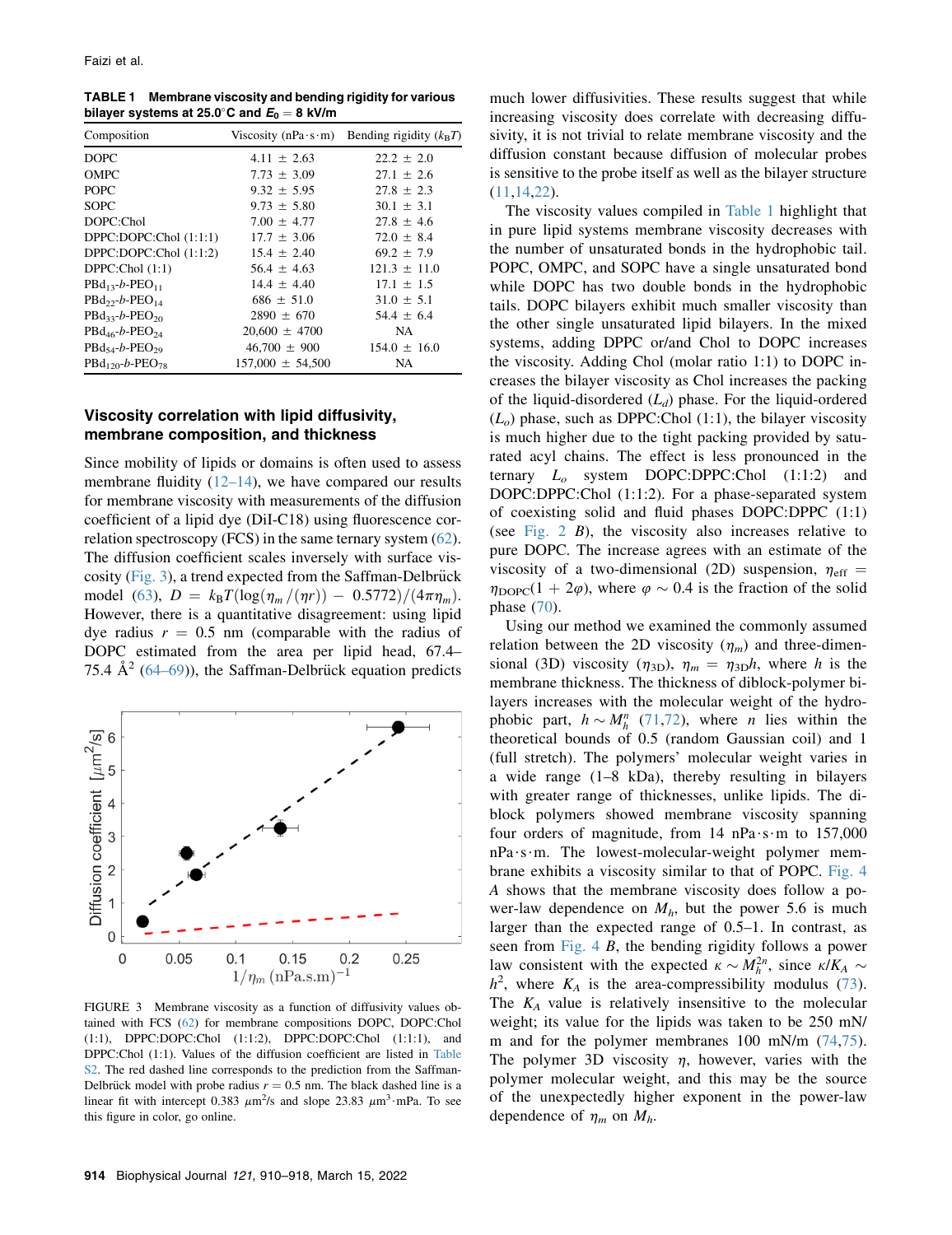<span id="page-5-1"></span>

FIGURE 4 (A) Viscosity of  $PBd<sub>x</sub>$ -b-PEO<sub>v</sub> bilayers as a function of the  $M_h$  of the hydrophobic part (PBd). Viscosities of phospholipids are also shown for comparison. (B) Bending rigidity  $\kappa$  (scaled by the area-compressibility modulus  $K_A$ ) of PBd<sub>x</sub>-b-PEO<sub>y</sub> and phospholipid bilayer membranes as a function of molecular weight. The power law obtained is  $\kappa/K_A \sim M_h^{1.3}$ . The values of the bending ri-<br>gidity are listed in Table S1. To see this figure in gidity are listed in Table S1. To see this figure in color, go online.

## **CONCLUSIONS**

We developed a novel method to measure the shear viscosity of membranes using the transient deformation of a giant vesicle. The approach is inspired by the interfacial rheology measurements using deformation of droplets and capsules ([76\)](#page-8-19). The method is able to interrogate a wide range of bilayer compositions and phase states, and the measured membrane viscosities span a range of more than four orders of magnitude. The collected data show that decreasing viscosity leads to increasing probe diffusivity, although the relation is not captured by the celebrated Saffman-Delbrück equation. Membrane viscosity is also found to nontrivially depend on bilayer thickness. Using diblock-copolymer systems with different molecular weight to modulate bilayer thickness revealed a power-law relation between viscosity and molecular weight that is much stronger than the power predicted from the assumption that the membrane viscosity is equal to the bulk viscosity multiplied by bilayer thickness. Our study also reveals that viscosity is sensitive to membrane electric polarization. In an applied uniform electric field, membrane viscosity increases with frequency, while in some systems electric field amplitude has the opposite effect. For example, the macroviscosity of phaseseparated gel-fluid membranes decreases with the field magnitude. These findings open new questions for future exploration.

The ease of implementation, high throughput, minimal experimental equipment and effort, as well as robustness make the electrodeformation viscometry developed by us easy to adopt in every lab. The method can also be applied to obtain interfacial properties of lipid monolayers using deformation of droplets and fitting the shape evolution with the theoretical model in  $(52)$  $(52)$ . Such study will hopefully shed some light on the observed discrepancies between monolayer and bilayer viscosities [\(77](#page-8-21),[78\)](#page-8-22). We envision that our approach will become a standard tool for characterization of membrane fluidity that will help address questions of biological and engineering importance such as synthetic cell design.

## SUPPORTING MATERIAL

Supporting material can be found online at [https://doi.org/10.1016/j.bpj.](https://doi.org/10.1016/j.bpj.2022.02.015) [2022.02.015](https://doi.org/10.1016/j.bpj.2022.02.015).

#### APPENDIX

See [Appendix Table 1](#page-5-0).

<span id="page-5-0"></span>APPENDIX TABLE 1 Membrane viscosity obtained using different experimental methods and simulations

| Method                              | Membrane composition | Viscosity (nPa $\cdot$ s $\cdot$ m) | Temperature (K) | System                   |
|-------------------------------------|----------------------|-------------------------------------|-----------------|--------------------------|
| Falling ball viscometry $(27)$      | <b>SOPC</b>          | 3                                   | 298             | <b>GUVs</b>              |
| Coarse-grained simulations (28)     | <b>SOPC</b>          | 3                                   | 323             | bilayer                  |
| Electrodeformation (this study)     | <b>SOPC</b>          | $9.73 \pm 5.80$                     | 298             | <b>GUVs</b>              |
| Probe diffusion $(61)$              | <b>SOPC</b>          | 13.2 <sup>a</sup>                   | 293             | <b>GUVs</b>              |
| Optical dynamometry $(26)$          | <b>DMPC</b>          | $5 \pm 2$                           | 298             | <b>GUVs</b>              |
| Neutron spin echo $(20)$            | <b>DMPC</b>          | 75                                  | 298             | <b>SUVs</b>              |
| Coarse-grained simulations $(28)$   | <b>DMPC</b>          | 5                                   | 323             | bilayer                  |
| Fluorescence spectroscopy (79)      | <b>DMPC</b>          | 0.36 <sup>a</sup>                   | 298             | <b>SUVs</b>              |
| Tether pulling $(11)$               | <b>EPC</b>           | $2.7 - 88$                          | 295-298         | <b>GUVs</b>              |
| Shear surface rheology $(10)$       | <b>POPC</b>          | 300,000                             | NA              | monolayer                |
| Electrodeformation (this study)     | <b>POPC</b>          | $9.32 \pm 5.95$                     | 298             | <b>GUVs</b>              |
| Shear surface rheology $(10)$       | POPC:Chol (7:3)      | 10,000                              | NA              | monolayer                |
| Shear surface rheology $(10)$       | <b>DPPC</b>          | 900,000                             | NA              | monolayer                |
| Optical tweezers (80)               | <b>DOPC</b>          | < 0.6                               | 293             | bilayer                  |
| Fluorescence spectroscopy (79)      | <b>DOPC</b>          | 0.20 <sup>a</sup>                   | 298             | <b>SUVs</b>              |
| Fluorescence quantum yield $(23)$   | <b>DOPC</b>          | $0.84$ <sup>a</sup>                 | 298             | <b>LUVs</b>              |
| Fluorescence lifetime of dye $(24)$ | <b>DOPC</b>          | 0.15 <sup>a</sup>                   | 298             | <b>LUVs</b>              |
|                                     |                      |                                     |                 | (Continued on next page) |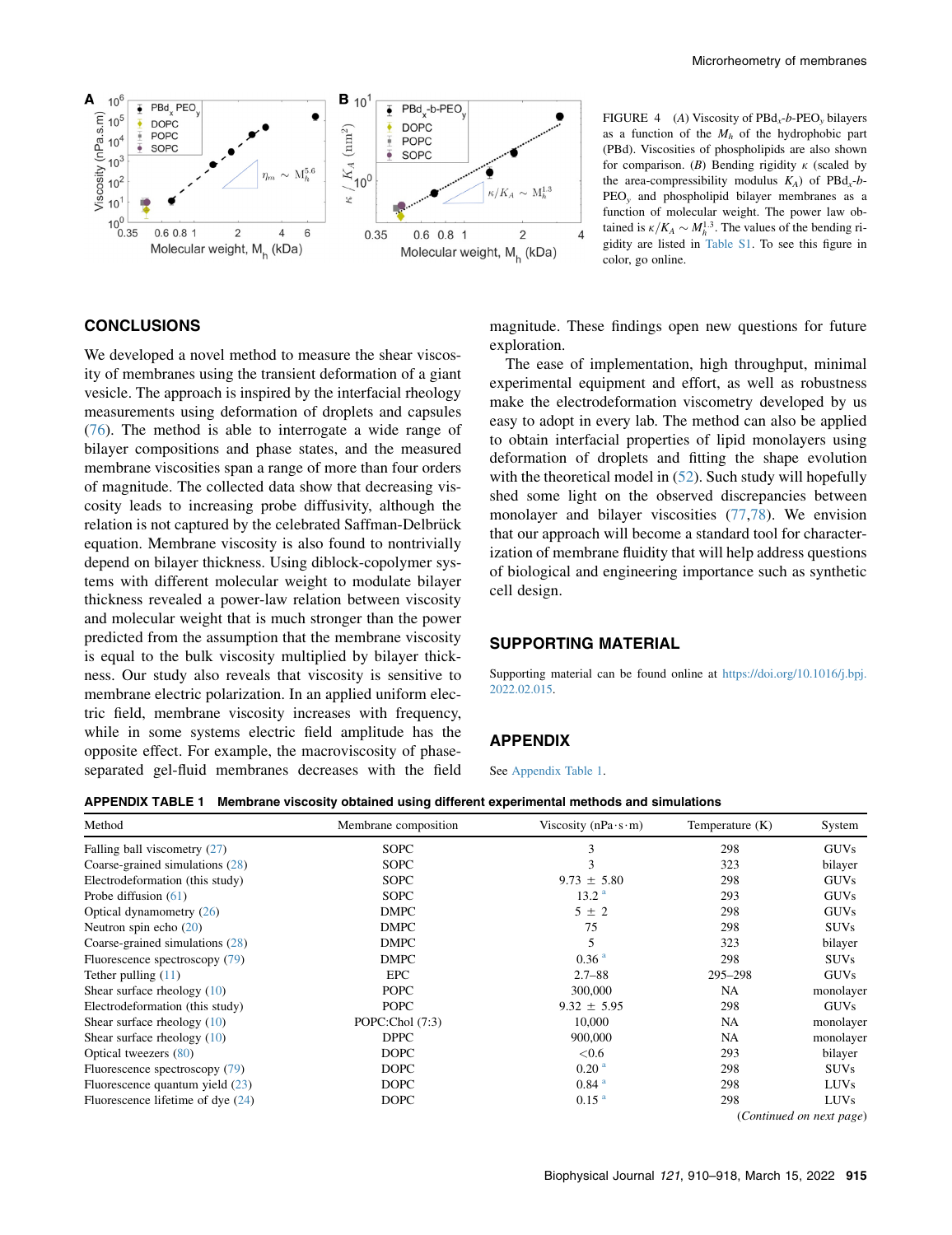#### Appendix Table 1. Continued

| Method                           | Membrane composition                                   | Viscosity (nPa $\cdot$ s $\cdot$ m) | Temperature (K) | System      |
|----------------------------------|--------------------------------------------------------|-------------------------------------|-----------------|-------------|
| All-atom simulations $(7)$       | <b>DOPC</b>                                            | $0.197 \pm 0.0069$                  | 297             | bilayer     |
| Coarse-grained simulations (28)  | <b>DOPC</b>                                            | 0.17                                | 323             | bilayer     |
| Membrane-anchored particles (16) | <b>DOPC</b>                                            | $15.3 \pm 3.4$                      | 297             | <b>GUVs</b> |
| Electrodeformation (this study)  | <b>DOPC</b>                                            | $4.11 \pm 2.63$                     | 298             | <b>GUVs</b> |
| Probe diffusion $(15)$           | <b>DOPC</b>                                            | $0.59 \pm 0.2$                      | 298             | <b>GUVs</b> |
| Neutron spin echo $(9)$          | <b>DOPC</b>                                            | $16.7 \pm 1.1$                      | 298             | <b>SUVs</b> |
| Electrodeformation (this study)  | OMPC                                                   | $7.73 \pm 3.09$                     | 298             | <b>GUVs</b> |
| Membrane-anchored particles (16) | 13:0 PC                                                | $14.7 \pm 6.9$                      | 297             | <b>GUVs</b> |
| Neutron spin echo $(9)$          | DOPC:Chol (8:2)                                        | $31.9 \pm 3.5$                      | 298             | <b>SUVs</b> |
| Electrodeformation (this study)  | DOPC:Chol $(1:1)$                                      | $7.00 \pm 4.77$                     | 298             | <b>GUVs</b> |
| Electrodeformation (this study)  | DPPC:Chol (1:1)                                        | $56.4 \pm 4.63$                     | 298             | <b>GUVs</b> |
| Optical tweezers (80)            | DOPC:DPPC $(2:1)$ , $Lo$                               | 2.1                                 | 293             | bilayer     |
| Shear-driven flow $(8)$          | DOPC:DPPC $(85:15)$ , $L_d$                            | $1.9 \pm 11.9$                      | 296             | <b>GUVs</b> |
| Shear-driven flow $(8)$          | DiPhyPC:Chol:DPPC $(5:40:55)$ , $L_a$                  | $15.7 \pm 9.9$                      | 296             | <b>GUVs</b> |
| Domain fluctuations (18)         | DiPhyPC:Chol:DPPC (25:55:20)                           | $4 \pm 1$                           | 293             | <b>GUVs</b> |
| Diffusion of domains $(12)$      | DPPC:DOPC:Chol $(3.5:3.5:3)$ , $L_0$                   | $10 - 500$                          | 295             | <b>GUVs</b> |
| Diffusion of domains (13)        | DiPhyPC:DPPC(1:1)                                      | $2.2 \pm 0.1$                       | 296.5           | <b>GUVs</b> |
| Shear-driven flow (19)           | DPPC:DOPC:Chol $(3:6:1)$ , $L_0$ domain                | 4.1                                 | 293             | <b>GUVs</b> |
| Shear-driven flow (19)           | DPPC:DOPC:Chol $(4:5:1)$ , $Lo$ domain                 | 14                                  | 293             | GUVs        |
| Shear-driven flow $(19)$         | DPPC:DOPC:Chol $(2:6:2)$ , $Lo$ domain                 | 9.6                                 | 293             | <b>GUVs</b> |
| Shear-driven flow (19)           | DPPC:DOPC:Chol $(4:4:2)$ , $Lo$ domain                 | 4.3                                 | 293             | <b>GUVs</b> |
| Shear-driven flow $(19)$         | DPPC:DOPC:Chol $(5:3:2)$ , $L_0$ domain                | 54                                  | 293             | <b>GUVs</b> |
| Shear-driven flow (19)           | DPPC:DOPC:Chol $(6:2:2)$ , $L_d$ domain                | 1200                                | 293             | <b>GUVs</b> |
| Shear-driven flow (19)           | DPPC:DOPC:Chol $(2:5:3)$ , $Lo$ domain                 | 7.7                                 | 293             | <b>GUVs</b> |
| Shear-driven flow (19)           | DPPC:DOPC:Chol $(5:2:3)$ , $L_d$ domain                | 85                                  | 293             | <b>GUVs</b> |
| Shear-driven flow $(19)$         | DPPC:DOPC:Chol $(6:1:3)$ , $L_d$ domain                | 1200                                | 293             | <b>GUVs</b> |
| Shear-driven flow $(19)$         | DPPC:DOPC:Chol $(3:3:4)$ , $L_d$ domain                | 0.63                                | 293             | <b>GUVs</b> |
| Shear-driven flow $(19)$         | DPPC:DOPC:Chol (4:2:4), $L_d$ domain                   | 65                                  | 293             | <b>GUVs</b> |
| Shear-driven flow $(19)$         | DPPC:DOPC:Chol (5:1:4), L <sub>d</sub> domain          | 71                                  | 293             | <b>GUVs</b> |
| Shear-driven flow (19)           | DPPC:DOPC:Chol $(4:3:3)$ , $L_d$ domain                | 98                                  | 293             | <b>GUVs</b> |
| Shear-driven flow (19)           | DPPC:DOPC:Chol $(3:5:2)$ , $Lo$ domain                 | 65                                  | 293             | <b>GUVs</b> |
| Electrodeformation (this study)  | DPPC:DOPC:Chol (1:1:1)                                 | $17.7 \pm 3.06$                     | 298             | <b>GUVs</b> |
| Electrodeformation (this study)  | DPPC:DOPC:Chol (1:1:2)                                 | $15.4 \pm 2.40$                     | 298             | <b>GUVs</b> |
| Falling ball viscosimetry (81)   | $PBd_{33}$ -b-PEO <sub>20</sub>                        | $1500 \pm 120$                      | 298             | <b>GUVs</b> |
| Electrodeformation (this study)  | $PBd_{33}-b-PEO_{20}$                                  | $2890 \pm 670$                      | 298             | <b>GUVs</b> |
| Micropipette aspiration (82)     | PEG-b-PA6ester1                                        | $7,900,000 \pm 200,000$             | 298             | <b>GUVs</b> |
| Micropipette aspiration (82)     | PEG-b-PA444                                            | $4,000,000 \pm 200,000$             | 298             | <b>GUVs</b> |
| Atomic force microscopy (83)     | $P Bd_{130} - b - P EO_{66}$                           | 5,000,000                           | 298             | bilayer     |
| Atomic force microscopy (83)     | PBd <sub>130</sub> -b-PEO <sub>66</sub> (cross-linked) | 20,000,000                          | 298             | bilayer     |
| Electrodeformation (this study)  | $P Bd_{13}$ -b-PEO <sub>11</sub>                       | $14.4 \pm 4.40$                     | 298             | <b>GUVs</b> |
| Electrodeformation (this study)  | $PBd_{22}-b-PEO_{14}$                                  | $686 \pm 51.0$                      | 298             | <b>GUVs</b> |
| Electrodeformation (this study)  | $PBd_{46}$ -b-PEO <sub>24</sub>                        | $20,600 \pm 4700$                   | 298             | <b>GUVs</b> |
| Electrodeformation (this study)  | $PBd_{54}-b-PEO_{29}$                                  | $46,700 \pm 900$                    | 298             | <b>GUVs</b> |
| Electrodeformation (this study)  | $\text{PBd}_{120}$ -b-PEO <sub>78</sub>                | $157,000 \pm 54,500$                | 298             | <b>GUVs</b> |

 $L_d$  and  $L_o$  refer to liquid-disordered and liquid-ordered phases, respectively. GUVs, LUVs, and SUVs refer to giant unilamellar vesicles, large unilamellar vesicles, and small unilamellar vesicles, respectively.

<span id="page-6-2"></span>a For DMPC, SOPC, and DOPC, the bilayer thicknesses are 3.67 nm, 4.00 nm [\(84](#page-8-28)), and 3.67 nm ([69\)](#page-8-29), respectively. Denotes membrane viscosity obtained from the bulk viscosity,  $\eta$ , using the relation  $\eta_m = \eta h$ , where h is the bilayer thickness.

## AUTHOR CONTRIBUTIONS

H.A.F., R.D., and P.M.V. designed the research; H.A.F. performed the research; H.A.F., R.D., and P.M.V. analyzed the data; H.A.F., R.D., and P.M.V. wrote the paper.

## ACKNOWLEDGMENTS

P.M.V. and H.A.F. acknowledge financial support by NIGMS award 1R01GM140461. This research was also supported in part by the National Science Foundation under grant NSF PHY-1748958.

#### REFERENCES

- <span id="page-6-0"></span>1. [Singer, S. J., and G. L. Nicolson. 1972. The fluid mosaic model of the](http://refhub.elsevier.com/S0006-3495(22)00139-4/sref1) [structure of cell membranes.](http://refhub.elsevier.com/S0006-3495(22)00139-4/sref1) Science. 175:720–731.
- <span id="page-6-1"></span>2. [Cohen, A. E., and Z. Shi. 2020. Do cell membranes flow like honey or](http://refhub.elsevier.com/S0006-3495(22)00139-4/sref2) [jiggle like jello?](http://refhub.elsevier.com/S0006-3495(22)00139-4/sref2) BioEssays. 42:1900142.
- 3. Le Roux, A.-L., X. Quiroga, ..., P. Roca-Cusachs. 2019. The plasma membrane as a mechanochemical transducer. Philos. Trans. R. Soc. B Biol. Sci. 374:20180221. [https://royalsocietypublishing.org/doi/abs/](https://royalsocietypublishing.org/doi/abs/10.1098/rstb.2018.0221) [10.1098/rstb.2018.0221.](https://royalsocietypublishing.org/doi/abs/10.1098/rstb.2018.0221)
- 4. Illukkumbura, R., T. Bland, and N. W. Goehring. 2020. Patterning and polarization of cells by intracellular flows. Curr. Opin. Cell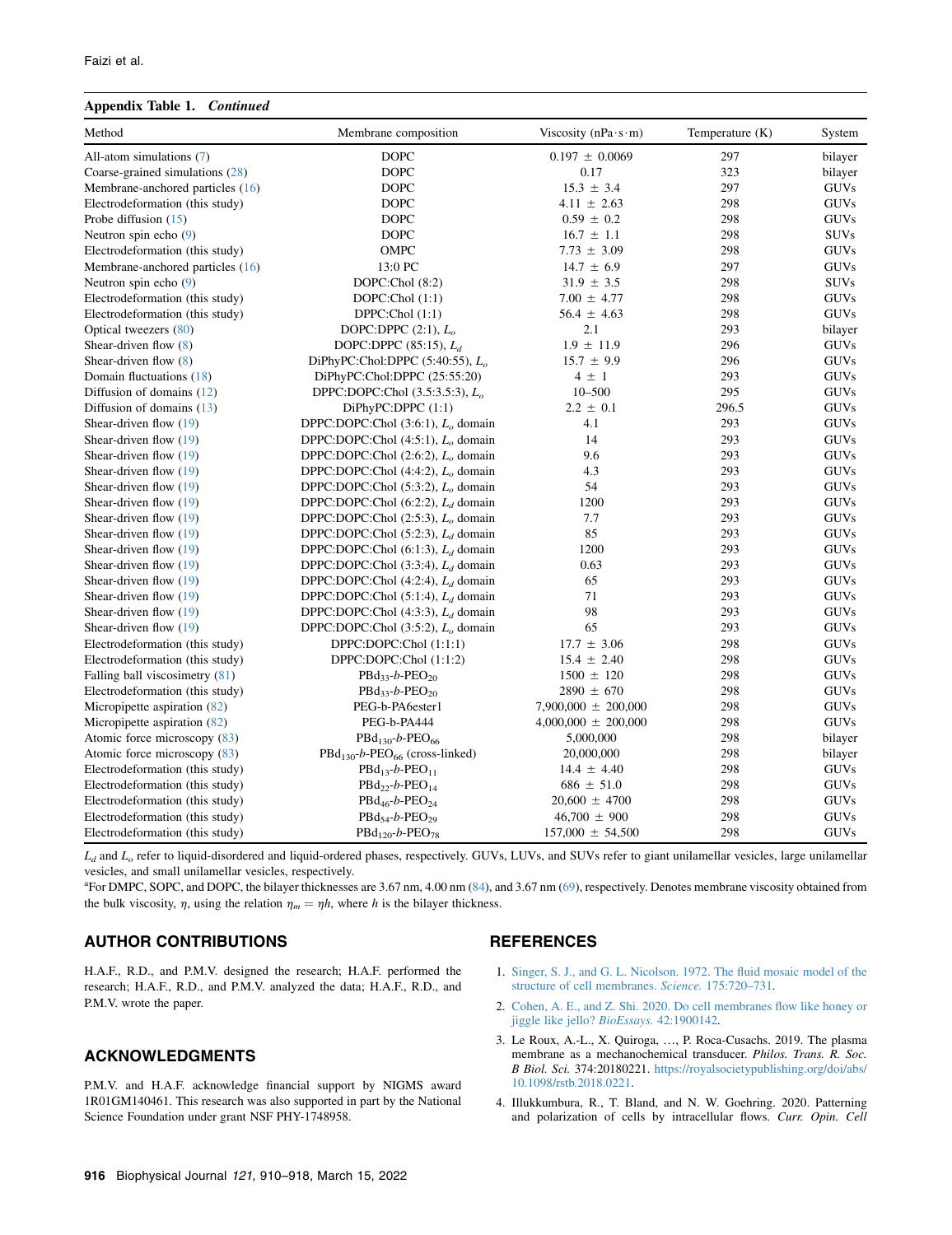Biol. 62:123–134. [http://www.sciencedirect.com/science/article/pii/](http://www.sciencedirect.com/science/article/pii/S0955067419300924) [S0955067419300924](http://www.sciencedirect.com/science/article/pii/S0955067419300924).

- <span id="page-7-0"></span>5. Sinensky, M. 1974. Homeoviscous adaptation—a homeostatic process that regulates the viscosity of membrane lipids in Escherichia coli. Proc. Natl. Acad. Sci. U S A. 71:522–525. [https://www.pnas.org/](https://www.pnas.org/content/71/2/522) [content/71/2/522](https://www.pnas.org/content/71/2/522).
- <span id="page-7-1"></span>6. Hazel, J. R. 1995. Thermal adaptation in biological membranes: is homeoviscous adaptation the explanation? Annu. Rev. Physiol. 57:19–42. <https://doi.org/10.1146/annurev.ph.57.030195.000315>.
- <span id="page-7-2"></span>7. Zgorski, A., R. W. Pastor, and E. Lyman. 2019. Surface shear viscosity and interleaflet friction from nonequilibrium simulations of lipid bilayers. J. Chem. Theory Comput. 15:6471–6481. [https://doi.org/10.1021/](https://doi.org/10.1021/acs.jctc.9b00683) [acs.jctc.9b00683.](https://doi.org/10.1021/acs.jctc.9b00683)
- <span id="page-7-3"></span>8. Honerkamp-Smith, A. R., F. G. Woodhouse, ., R. E. Goldstein. 2013. Membrane viscosity determined from shear-driven flow in giant vesicles. Phys. Rev. Lett. 111:038103. [https://link.aps.org/doi/10.1103/](https://link.aps.org/doi/10.1103/PhysRevLett.111.038103) [PhysRevLett.111.038103](https://link.aps.org/doi/10.1103/PhysRevLett.111.038103).
- <span id="page-7-4"></span>9. Chakraborty, S., M. Doktorova, .[, R. Ashkar. 2020. How cholesterol](http://refhub.elsevier.com/S0006-3495(22)00139-4/sref9) [stiffens unsaturated lipid membranes.](http://refhub.elsevier.com/S0006-3495(22)00139-4/sref9) Proc. Natl. Acad. Sci. U S A. [117:21896–21905](http://refhub.elsevier.com/S0006-3495(22)00139-4/sref9).
- <span id="page-7-5"></span>10. Espinosa, G., I. López-Montero, ..., D. Langevin. 2011. Shear [rheology of lipid monolayers and insights on membrane fluidity.](http://refhub.elsevier.com/S0006-3495(22)00139-4/sref10) [Proc. Natl. Acad. Sci. U S A.](http://refhub.elsevier.com/S0006-3495(22)00139-4/sref10) 108:6008–6013.
- <span id="page-7-6"></span>11. Waugh, R. 1982. Surface viscosity measurements from large bilayer vesicle tether formation. II. Experiments. Biophys. J. 38:29–37. [http://www.sciencedirect.com/science/article/pii/](http://www.sciencedirect.com/science/article/pii/S000634958284527X) [S000634958284527X](http://www.sciencedirect.com/science/article/pii/S000634958284527X).
- <span id="page-7-7"></span>12. [Cicuta, P., S. L. Keller, and S. L. Veatch. 2007. Diffusion of liquid do](http://refhub.elsevier.com/S0006-3495(22)00139-4/sref12)[mains in lipid bilayer membranes.](http://refhub.elsevier.com/S0006-3495(22)00139-4/sref12) J. Phys. Chem. B. 111:3328–3331.
- <span id="page-7-19"></span>13. Petrov, E. P., R. Petrosyan, and P. Schwille. 2012. Translational and rotational diffusion of micrometer-sized solid domains in lipid membranes. Soft Matter. 8:7552–7555. <https://doi.org/10.1039/C2SM25796C>.
- <span id="page-7-31"></span>14. [Block, S. 2018. Brownian motion at lipid membranes: a comparison of](http://refhub.elsevier.com/S0006-3495(22)00139-4/sref14) [hydrodynamic models describing and experiments quantifying diffu](http://refhub.elsevier.com/S0006-3495(22)00139-4/sref14)[sion within lipid bilayers.](http://refhub.elsevier.com/S0006-3495(22)00139-4/sref14) Biomolecules. 8:30.
- <span id="page-7-8"></span>15. Herold, C., P. Schwille, and E. P. Petrov. 2010. DNA condensation at freestanding cationic lipid bilayers. Phys. Rev. Lett. 104:148102. <https://link.aps.org/doi/10.1103/PhysRevLett.104.148102>.
- <span id="page-7-9"></span>16. Hormel, T. T., S. Q. Kurihara, ..., R. Parthasarathy. 2014. Measuring lipid membrane viscosity using rotational and translational probe diffusion. Phys. Rev. Lett. 112:188101. [https://link.aps.org/doi/10.1103/](https://link.aps.org/doi/10.1103/PhysRevLett.112.188101) [PhysRevLett.112.188101](https://link.aps.org/doi/10.1103/PhysRevLett.112.188101).
- <span id="page-7-10"></span>17. Jahl, P. E., and R. Parthasarathy. 2021. Assessing the use of ellipsoidal microparticles for determining lipid membrane viscosity. Biophys. J. 120:5513–5520. [https://doi.org/10.1016/j.bpj.2021.11.020.](https://doi.org/10.1016/j.bpj.2021.11.020)
- <span id="page-7-11"></span>18. Camley, B. A., C. Esposito, ., F. L. Brown. 2010. Lipid bilayer domain fluctuations as a probe of membrane viscosity. Biophys. J. 99:L44–L46. <http://www.sciencedirect.com/science/article/pii/S0006349510008519>.
- <span id="page-7-12"></span>19. Sakuma, Y., T. Kawakatsu, ..., M. Imai. 2020. Viscosity landscape of phase-separated lipid membrane estimated from fluid velocity field. Biophys. J. 118:1576–1587. [http://www.sciencedirect.com/science/](http://www.sciencedirect.com/science/article/pii/S0006349520300333) [article/pii/S0006349520300333](http://www.sciencedirect.com/science/article/pii/S0006349520300333).
- <span id="page-7-13"></span>20. Nagao, M., E. G. Kelley, .[, P. D. Butler. 2017. Probing elastic and](http://refhub.elsevier.com/S0006-3495(22)00139-4/sref19) [viscous properties of phospholipid bilayers using neutron spin echo](http://refhub.elsevier.com/S0006-3495(22)00139-4/sref19) spectroscopy. [J. Phys. Chem. Lett.](http://refhub.elsevier.com/S0006-3495(22)00139-4/sref19) 8:4679-4684.
- 21. Kelley, E. G., P. D. Butler, ..., M. Nagao. 2020. Scaling relationships for the elastic moduli and viscosity of mixed lipid membranes. Proc. Natl. Acad. Sci. U S A. 117:23365–23373. [https://www.pnas.org/](https://www.pnas.org/content/117/38/23365) [content/117/38/23365](https://www.pnas.org/content/117/38/23365).
- <span id="page-7-21"></span>22. Nagao, M., E. G. Kelley, A. Faraone..., 2021. Relationship between viscosity and acyl tail dynamics in lipid bilayers. Phys. Rev. Lett. 127:078102. [https://doi.org/10.1103/PhysRevLett.127.078102.](https://doi.org/10.1103/PhysRevLett.127.078102)
- <span id="page-7-14"></span>23. Wu, Y., M. Štefl, ..., M. K. Kuimova. 2013. Molecular rheometry: direct determination of viscosity in Lo and Ld lipid phases via fluorescence lifetime imaging. Phys. Chem. Chem. Phys. 15:14986–14993. <https://doi.org/10.1039/C3CP51953H>.
- <span id="page-7-15"></span>24. Chwastek, G., E. P. Petrov, and J. P. Sáenz. 2020. A method for highthroughput measurements of viscosity in sub-micrometer-sized membrane systems. ChemBioChem. 21:836–844. [https://chemistry-europe.](https://chemistry-europe.onlinelibrary.wiley.com/doi/abs/10.1002/cbic.201900510) [onlinelibrary.wiley.com/doi/abs/10.1002/cbic.201900510.](https://chemistry-europe.onlinelibrary.wiley.com/doi/abs/10.1002/cbic.201900510)
- <span id="page-7-16"></span>25. Velikov, K., C. Dietrich, ..., B. Pouligny. 1997. Motion of a massive microsphere bound to a spherical vesicle. Europhys. Lett. 40:405– 410. <https://doi.org/10.1209/epl/i1997-00479-1>.
- <span id="page-7-32"></span>26. Dimova, R., B. Pouligny, and C. Dietrich. 2000. Pretransitional effects in dimyristoylphosphatidylcholine vesicle membranes: optical dynamometry study. Biophys. J. 79:340–356. [https://doi.org/10.1016/](https://doi.org/10.1016/S0006-3495(00)76296-5) [S0006-3495\(00\)76296-5.](https://doi.org/10.1016/S0006-3495(00)76296-5)
- <span id="page-7-30"></span>27. Dimova, R., C. Dietrich, ..., B. Pouligny. 1999. Falling ball viscosimetry of giant vesicle membranes: finite-size effects. Eur. Phys. J. B Condens. Matter Complex Syst. 12:589–598. [https://doi.org/10.1007/](https://doi.org/10.1007/s100510051042) [s100510051042](https://doi.org/10.1007/s100510051042).
- <span id="page-7-17"></span>28. den Otter, W., and S. Shkulipa. 2007. Intermonolayer friction and surface shear viscosity of lipid bilayer membranes. Biophys. J. 93:423–433. [http://](http://www.sciencedirect.com/science/article/pii/S0006349507712961) [www.sciencedirect.com/science/article/pii/S0006349507712961.](http://www.sciencedirect.com/science/article/pii/S0006349507712961)
- <span id="page-7-18"></span>29. Vögele, M., J. Köfinger, and G. Hummer. 2018. Hydrodynamics of diffusion in lipid membrane simulations. Phys. Rev. Lett. 120:268104. [https://](https://link.aps.org/doi/10.1103/PhysRevLett.120.268104) [link.aps.org/doi/10.1103/PhysRevLett.120.268104.](https://link.aps.org/doi/10.1103/PhysRevLett.120.268104)
- <span id="page-7-20"></span>30. Gurtovenko, A. A., M. Javanainen, ., I. Vattulainen. 2019. The devil is in the details: what do we really track in single-particle tracking experiments of diffusion in biological membranes? J. Phys. Chem. Lett. 10:1005–1011. [https://doi.org/10.1021/acs.jpclett.9b00065.](https://doi.org/10.1021/acs.jpclett.9b00065)
- 31. Danov, K. D., R. Dimova, and B. Pouligny. 2000. Viscous drag of a solid sphere straddling a spherical or flat surface. Phys. Fluids. 12:2711–2722. [https://aip.scitation.org/doi/abs/10.1063/1.1289692.](https://aip.scitation.org/doi/abs/10.1063/1.1289692)
- 32. Naji, A., A. J. Levine, and P. Pincus. 2007. Corrections to the Saffman-Delbrück mobility for membrane bound proteins. Biophys. J. 93:L49–L51. [https://www.sciencedirect.com/science/article/pii/S000](https://www.sciencedirect.com/science/article/pii/S0006349507716235) [6349507716235](https://www.sciencedirect.com/science/article/pii/S0006349507716235).
- <span id="page-7-22"></span>33. [Riske, K. A., and R. Dimova. 2005. Electro-deformation and poration](http://refhub.elsevier.com/S0006-3495(22)00139-4/sref32) [of giant vesicles viewed with high temporal resolution.](http://refhub.elsevier.com/S0006-3495(22)00139-4/sref32) Biophys. J. [88:1143–1155](http://refhub.elsevier.com/S0006-3495(22)00139-4/sref32).
- <span id="page-7-28"></span>34. Aranda, S., K. A. Riske, .[, R. Dimova. 2008. Morphological transi](http://refhub.elsevier.com/S0006-3495(22)00139-4/sref33)[tions of vesicles induced by AC electric fields.](http://refhub.elsevier.com/S0006-3495(22)00139-4/sref33) Biophys. J. 95:L19–L21.
- <span id="page-7-27"></span>35. [Salipante, P. F., and P. M. Vlahovska. 2014. Vesicle deformation in DC](http://refhub.elsevier.com/S0006-3495(22)00139-4/sref34) [electric pulses.](http://refhub.elsevier.com/S0006-3495(22)00139-4/sref34) Soft Matter. 10:3386–3393.
- 36. Yu, M., R. B. Lira, ...[, H. Lin. 2015. Ellipsoidal relaxation of deformed](http://refhub.elsevier.com/S0006-3495(22)00139-4/sref35) vesicles. [Phys. Rev. Lett.](http://refhub.elsevier.com/S0006-3495(22)00139-4/sref35) 115:128303.
- <span id="page-7-23"></span>37. Deschamps, J., V. Kantsler, ...[, V. Steinberg. 2009. Dynamics of a](http://refhub.elsevier.com/S0006-3495(22)00139-4/sref36) vesicle in general flow. [Proc. Natl. Acad. Sci. U S A.](http://refhub.elsevier.com/S0006-3495(22)00139-4/sref36) 106:11444–11447.
- 38. [Shenoy, A., C. V. Rao, and C. M. Schroeder. 2016. Stokes trap for mul](http://refhub.elsevier.com/S0006-3495(22)00139-4/sref37)[tiplexed particle manipulation and assembly using fluidics.](http://refhub.elsevier.com/S0006-3495(22)00139-4/sref37) Proc. Natl. [Acad. Sci. U S A.](http://refhub.elsevier.com/S0006-3495(22)00139-4/sref37) 113:3976–3981.
- 39. Kumar, D., C. M. Richter, and C. M. Schroeder. 2020. Conformational dynamics and phase behavior of lipid vesicles in a precisely controlled extensional flow. Soft Matter. 16:337–347. [https://doi.org/10.1039/](https://doi.org/10.1039/C9SM02048A) [C9SM02048A.](https://doi.org/10.1039/C9SM02048A)
- <span id="page-7-24"></span>40. Guck, J., R. Ananthakrishnan, ..., J. Käs. 2001. The optical stretcher: a novel laser tool to micromanipulate cells. Biophys. J. 81:767–784. <https://www.sciencedirect.com/science/article/pii/S0006349501757402>.
- <span id="page-7-25"></span>41. Delabre, U., K. Feld, ..., J. Guck. 2015. Deformation of phospholipid vesicles in an optical stretcher. Soft Matter. 11:6075–6088. [https://doi.](https://doi.org/10.1039/C5SM00562K) [org/10.1039/C5SM00562K](https://doi.org/10.1039/C5SM00562K).
- <span id="page-7-26"></span>42. Kummrow, M., and W. Helfrich. 1991. Deformation of giant lipid vesicles by electric fields. Phys. Rev. A. 44:8356–8360. [https://link.aps.](https://link.aps.org/doi/10.1103/PhysRevA.44.8356) [org/doi/10.1103/PhysRevA.44.8356](https://link.aps.org/doi/10.1103/PhysRevA.44.8356).
- 43. Niggemann, G., M. Kummrow, and W. Helfrich. 1995. The bending rigidity of phosphatidylcholine bilayers: dependences on experimental method, sample cell sealing and temperature. J. Phys. France. 5:413–425. <https://doi.org/10.1051/jp2:1995141>.
- <span id="page-7-29"></span>44. Gracia, R. S., N. Bezlyepkina, ..., R. Dimova. 2010. Effect of cholesterol on the rigidity of saturated and unsaturated membranes: